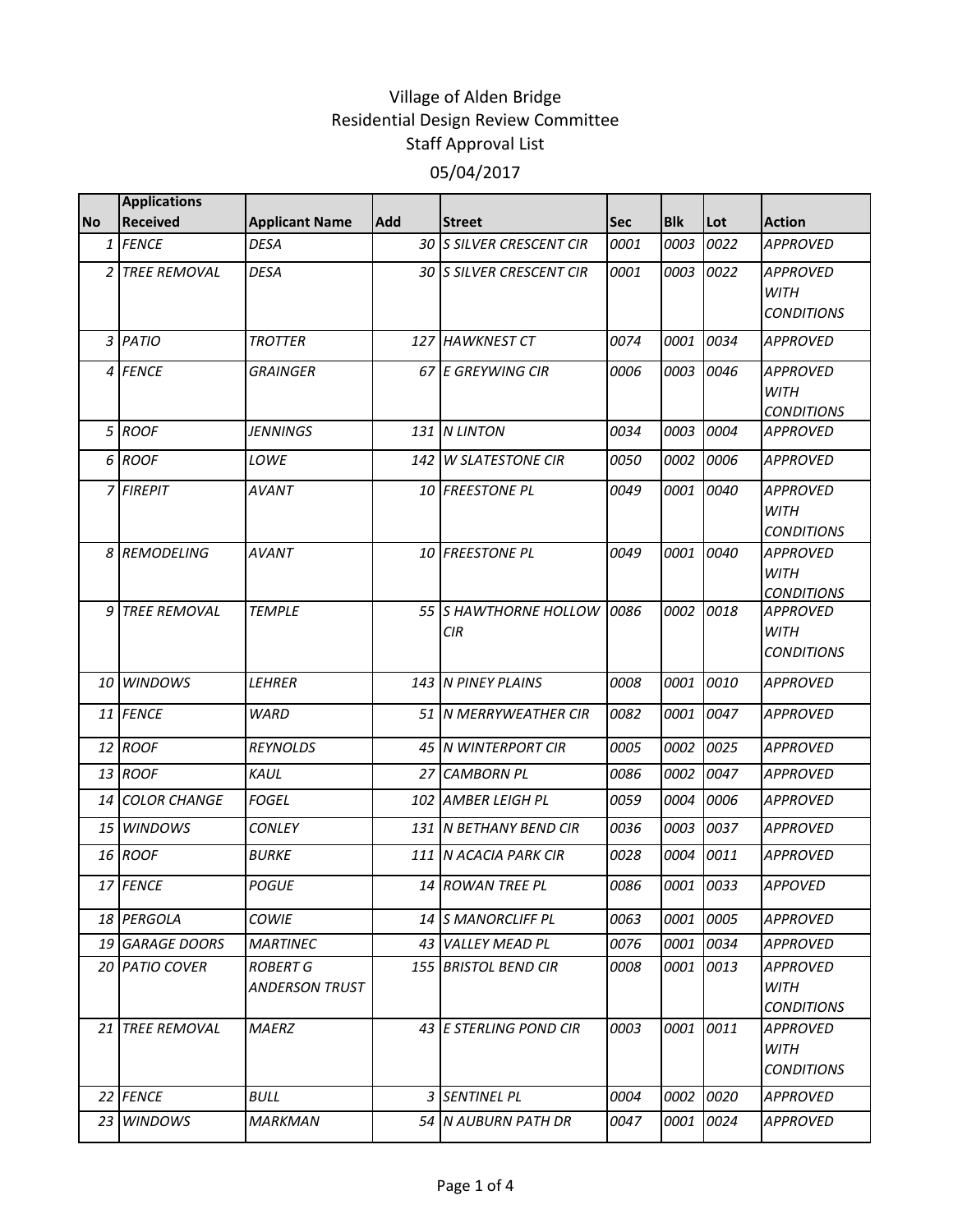|           | <b>Applications</b>            |                       |            |                        |      |            |           |                                                     |
|-----------|--------------------------------|-----------------------|------------|------------------------|------|------------|-----------|-----------------------------------------------------|
| <b>No</b> | <b>Received</b>                | <b>Applicant Name</b> | <b>Add</b> | <b>Street</b>          | Sec  | <b>Blk</b> | Lot       | <b>Action</b>                                       |
| 24        | <b>WINDOWS</b>                 | <b>PETERSON</b>       |            | 30 WINTERGRASS PL      | 0041 | 0001       | 0012      | <b>APPROVED</b>                                     |
|           | 25 ROOF                        | <b>MURRAY</b>         |            | 27 CLASSIC OAKS PL     | 0007 | 0001       | 0024      | <b>APPROVED</b>                                     |
|           | 26 ROOF                        | <b>TRUMAN</b>         | 14 I       | TAUPEWOOD PL           | 0074 | 0003       | 0037      | <b>APPROVED</b>                                     |
|           | 27 ROOF                        | RAI                   |            | 79 N PINEY PLAINS CIR  | 0007 | 0001       | 0045      | <b>APPROVED</b>                                     |
|           | 28 TREE REMOVAL                | <b>SAUCEDO</b>        |            | 19 LANCEPINE PL        | 0056 | 0003       | 0027      | <b>APPROVED</b>                                     |
|           | 29 FENCE                       | <b>SMITH</b>          |            | 83 N PINEY PLAINS      | 0007 | 0001       | 0049      | <b>APPROVED</b><br><b>WITH</b><br><b>CONDITIONS</b> |
|           | 30 FENCE                       | MILLER                | 40         | N YORK GATE CT         | 0019 | 0002       | 0004      | <b>APPROVED</b>                                     |
|           | 31 FENCE                       | <b>NOVAK</b>          |            | 86 S TAYLOR POIUNT DR  | 0013 | 0001       | 0039      | <b>APPROVED</b><br><b>WITH</b><br><b>CONDITIONS</b> |
|           | 32 COLOR CHANGE                | <b>LASKOWSKI</b>      |            | 39 HERMIT THRUSH PL    | 0079 | 0001       | 0044      | <b>APPROVED</b>                                     |
|           | 33 TREE REMOVAL                | <b>FRANCIS</b>        |            | 98 SLATESTONE CIR      | 0050 | 0002       | 0013      | <b>APPROVED</b>                                     |
| 34 I      | <b>TREE REMOVAL</b>            | <b>BUCKLEY</b>        |            | 31 SUNSPREE            | 0064 | 0002       | 0034      | <b>APPROVED</b>                                     |
|           | 35 SWIMMING POOL               | <b>BRUECKNER</b>      | 22 I       | <b>VALLEY MEAD PL</b>  | 0076 | 0001       | 0041      | <b>APPROVED</b><br><b>WITH</b><br><b>CONDITIONS</b> |
|           | 36 FENCE                       | <b>GRUBBS</b>         |            | 2 LEAF SPRING PL       | 0010 | 0003       | 0030      | <b>APPROVED</b>                                     |
|           | 37 PAVING                      | <b>TAYLOR</b>         |            | 138 S WINTERPORT CIR   | 0005 | 0001       | 0014      | <b>APPROVED</b>                                     |
|           | 38 DETACHED<br><b>BUILDING</b> | <b>TAYLOR</b>         |            | 138 S WINTERPORT CIR   | 0005 | 0001       | 0014      | <b>APPROVED</b>                                     |
|           | 39 PAVING                      | RILEY                 |            | 46 CLINGSTONE          | 0050 | 0001       | 0067      | <b>APPROVED</b>                                     |
|           | 40 PAVING                      | GILLENWATER           |            | 51 NOBLE BEND PL       | 0049 | 0002       | 0004      | <b>APPROVED</b>                                     |
|           | 41 ROOF                        | <b>GHARES</b>         |            | 26 N PLUM CREST        | 0064 | 0001       | 0036      | <b>APPROVED</b>                                     |
|           | 42 SWIMMING POOL ROBERTS       |                       |            | 38 TAUPEWOOD PL        | 0074 | 0003 0031  |           | <b>APPROVED</b><br><b>WITH</b><br><b>CONDITIONS</b> |
|           | 43 FENCE                       | <b>TOMON</b>          |            | 87 N. PINEY PLAINS CIR | 0007 |            | 0001 0050 | APPROVED<br><b>WITH</b><br><b>CONDITIONS</b>        |
|           | 44 FENCE                       | <b>BOND</b>           |            | 36 N. YORK GATE CT     | 0019 |            | 0002 0003 | <b>APPROVED</b><br><b>WITH</b><br><b>CONDITIONS</b> |
|           | 45 FENCE                       | <b>MURPHY</b>         |            | 34 N. YORK GATE CT     | 0019 |            | 0002 0002 | <b>APPROVED</b>                                     |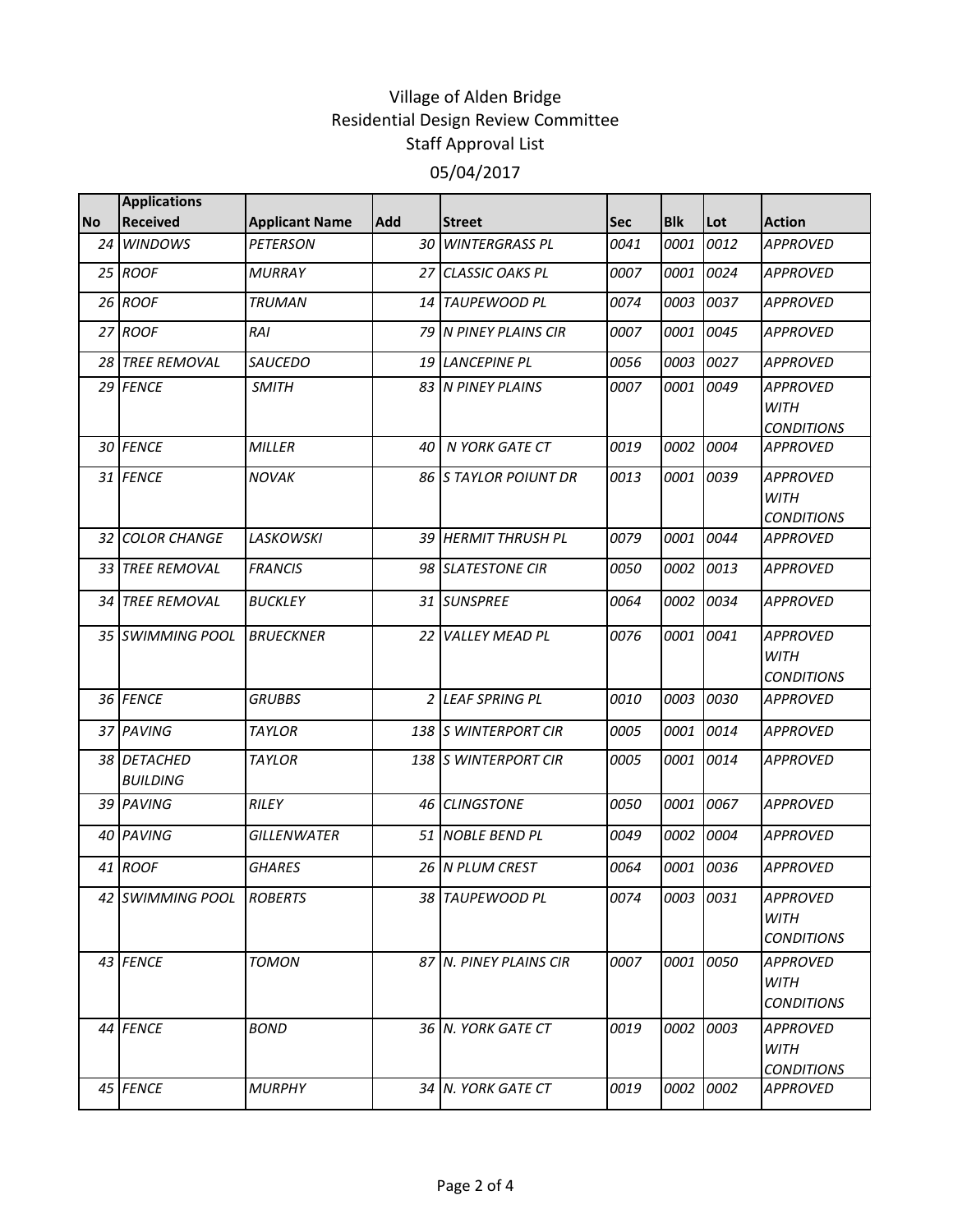|           | <b>Applications</b>                            |                       |            |                          |            |            |      |                                                     |
|-----------|------------------------------------------------|-----------------------|------------|--------------------------|------------|------------|------|-----------------------------------------------------|
| <b>No</b> | <b>Received</b>                                | <b>Applicant Name</b> | <b>Add</b> | <b>Street</b>            | <b>Sec</b> | <b>Blk</b> | Lot  | <b>Action</b>                                       |
| 46        | <b>TREE REMOVAL</b>                            | <b>SHAFFER</b>        | 38         | N. MANORCLIFF PL         | 0063       | 0002       | 0058 | <b>APPROVED</b><br><b>WITH</b><br><b>CONDITIONS</b> |
|           | 47 FENCE                                       | <b>HARDING</b>        | 82         | <b>S. TAYLOR POINT</b>   | 0013       | 0001       | 0035 | <b>APPROVED</b><br><b>WITH</b><br><b>CONDITIONS</b> |
|           | 48 DOORS                                       | <b>OLUYEMISI</b>      |            | 11 S. CRISP MORNING CIR  | 0093       | 0001       | 0003 | <b>APPROVED</b>                                     |
|           | 49 FENCE                                       | <b>ROBERTS</b>        | 3          | E. AUTUMN BRANCH CIR     | 0026       | 0001       | 0037 | <b>APPROVED</b>                                     |
|           | 50 ARBOR                                       | <b>STANBROUGH</b>     | 63         | <b>WREN'S SONG PLACE</b> | 0010       | 0003       | 0059 | <b>APPROVED</b>                                     |
|           | 51 PATIO                                       | <b>STANBROUGH</b>     | 63         | <b>WREN'S SONG PLACE</b> | 0010       | 0003       | 0059 | <b>APPROVED</b>                                     |
|           | 52 FENCE                                       | <b>DI MODUGNO</b>     | 18         | <b>MYSTIC GLADE CT</b>   | 0041       | 0002       | 0011 | <b>APPROVED</b>                                     |
| 53        | <b>TREE REMOVAL</b>                            | <b>ABDELNOOR</b>      | 110        | N. WESTWINDS CIR         | 0067       | 0001       | 0017 | <b>APPROVED</b><br><b>WITH</b><br><b>CONDITIONS</b> |
| 54        | <b>GARAGE DOORS</b>                            | <b>BOARD</b>          |            | 159 N. WYNNOAK CIR       | 0057       | 0001       | 0037 | <b>APPROVED</b>                                     |
|           | 55 COLOR CHANGE                                | <b>BORAD</b>          |            | 159 N. WYNNOAK CIR       | 0057       | 0001       | 0037 | <b>APPROVED</b>                                     |
|           | 56 TRASH AND<br>RECYCLE CARTS<br><b>SCREEN</b> | <b>KWIATKOWSKI</b>    | 179        | <b>MERRYWEATHER PL</b>   | 0082       | 0001       | 0008 | <b>APPROVED</b><br><b>WITH</b><br><b>CONDITIONS</b> |
|           | 57 ROOF                                        | <b>MC LENNAN</b>      |            | 100 N. WINTERPORT CIR    | 0005       | 0001       | 0029 | <b>APPROVED</b>                                     |
|           | 58 FENCE                                       | <b>MC LENNAN</b>      |            | 100 N WINTERPORT CIR     | 0005       | 0001       | 0029 | <b>APPROVED</b>                                     |
|           | 59 FENCE                                       | <b>VANCE</b>          | 51         | CHELSEA BRIDGE CT        | 0054       | 0002       | 0010 | <b>APPROVED</b><br><b>WITH</b><br><b>CONDITIONS</b> |
| 60        | <b>WINDOWS</b>                                 | <b>ANDERSON</b>       | 14         | <b>NEWBERRY TRAIL CT</b> | 0052       | 0001       | 0018 | <b>APPROVED</b>                                     |
|           | 61 ROOF                                        | GARCIA                |            | 11 PINE ISLAND PL        | 0036       | 0003 0022  |      | <b>APPROVED</b>                                     |
|           | 62 TREE REMOVAL                                | <i>SHAFFER</i>        |            | 38 IN MANORCLIFF PL      | 0063       | 0002       | 0058 | <b>APPROVED</b><br>WITH<br><b>CONDITIONS</b>        |
|           | 63 PATIO COVER                                 | <b>SHIEH</b>          |            | 19 FIRETHORN PL          | 0003       | 0003       | 0031 | <b>APPROVED</b><br>WITH<br><b>CONDITIONS</b>        |
|           | 64 ROOF                                        | WALLEY                |            | 99 E EVANGELINE OAKS CIR | 0074       | 0002       | 0015 | <b>APPROVED</b>                                     |
|           | 65 FENCE                                       | LABARR                |            | 55 N. MERRYWEATHER CIR   | 0082       | 0001       | 0048 | <b>APPROVED</b><br>WITH<br><b>CONDITIONS</b>        |